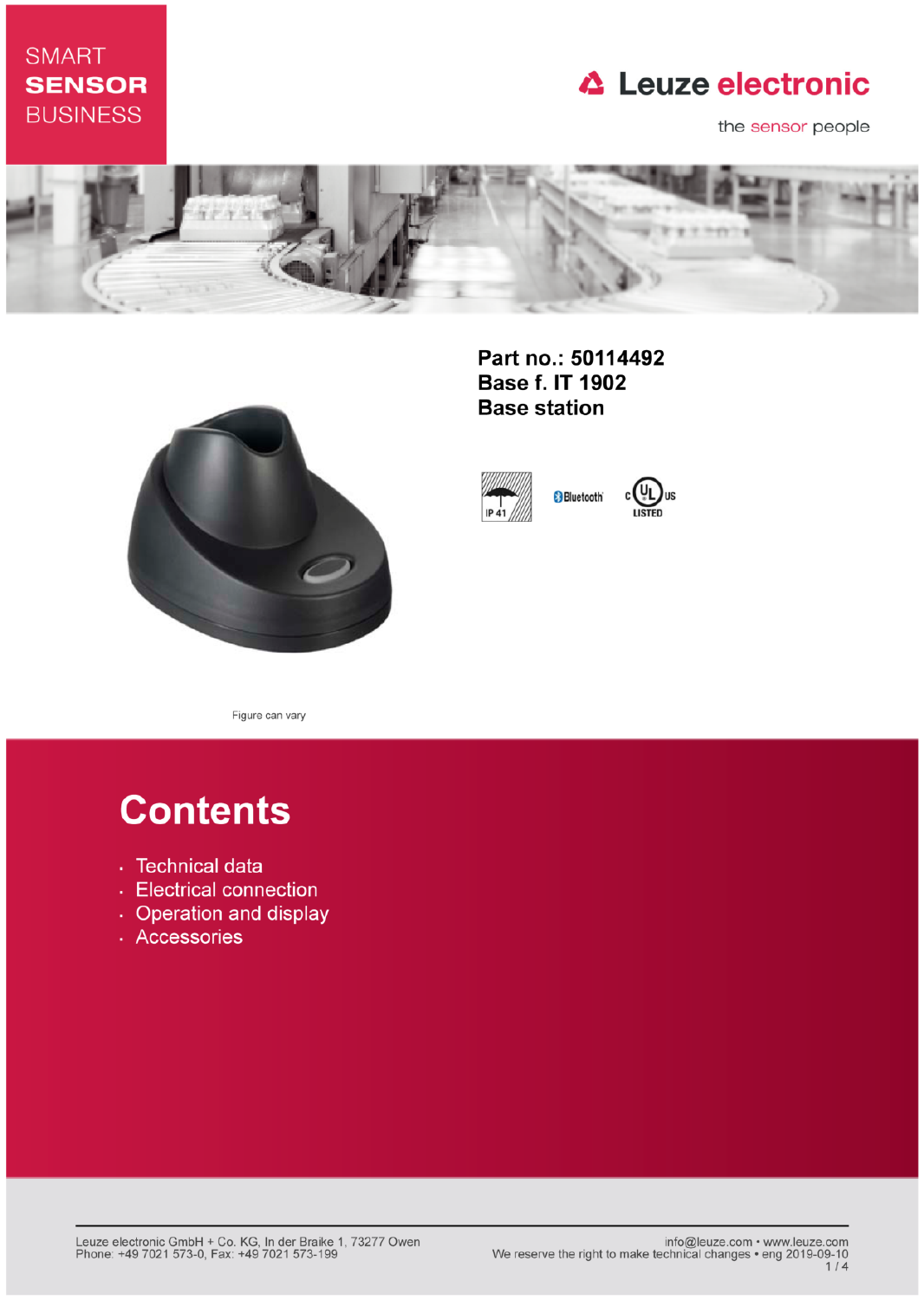#### Part no.: 50114492 – Base f. IT 1902 – Base station

#### **Technical data**

| <b>Basic data</b>                                      |                                  |  |  |
|--------------------------------------------------------|----------------------------------|--|--|
| Suitable for<br>IT 1902g series mobile 2D-code readers |                                  |  |  |
|                                                        |                                  |  |  |
| <b>Electrical data</b>                                 |                                  |  |  |
| <b>Performance data</b>                                |                                  |  |  |
| Supply voltage UB                                      | 4.75  5.25 V, DC                 |  |  |
|                                                        |                                  |  |  |
| Interface                                              |                                  |  |  |
| Type                                                   | PS/2                             |  |  |
|                                                        | <b>RS 232</b><br><b>USB</b>      |  |  |
|                                                        |                                  |  |  |
| <b>Connection</b>                                      |                                  |  |  |
| Number of connections                                  | 3 Piece(s)                       |  |  |
| Bluetooth range                                        | Class 2                          |  |  |
| <b>Bluetooth version</b>                               | 2.1                              |  |  |
| <b>Connection 1</b>                                    |                                  |  |  |
| Type of connection                                     | <b>RJ41</b>                      |  |  |
| Function                                               | Configuration interface          |  |  |
|                                                        | Data interface<br>Voltage supply |  |  |
| <b>Connection 2</b>                                    |                                  |  |  |
| Type of connection                                     | Jack socket                      |  |  |
| Function                                               | Configuration interface          |  |  |
|                                                        | Data interface<br>Voltage supply |  |  |
| <b>Connection 3</b>                                    |                                  |  |  |
| Type of connection                                     | Bluetooth                        |  |  |
|                                                        |                                  |  |  |
| <b>Mechanical data</b>                                 |                                  |  |  |
| Dimension (W x H x L)                                  | 100 mm x 84 mm x 132 mm          |  |  |
| Housing material                                       | <b>UL 94-V0</b>                  |  |  |
| Net weight                                             | 200 g                            |  |  |
|                                                        |                                  |  |  |
| <b>Operation and display</b>                           |                                  |  |  |
| Type of display                                        | LED                              |  |  |
| Operational controls                                   | Button(s)                        |  |  |
| Function of the operational control                    | Paging                           |  |  |
|                                                        |                                  |  |  |
| <b>Environmental data</b>                              |                                  |  |  |
| Ambient temperature, operation                         | 050 °C                           |  |  |
| Ambient temperature, storage                           | $-4060 °C$                       |  |  |
|                                                        |                                  |  |  |
| <b>Certifications</b>                                  |                                  |  |  |
| Certifications                                         | c UL US                          |  |  |
|                                                        |                                  |  |  |
| <b>Classification</b>                                  |                                  |  |  |
| Customs tariff number                                  | 85176200                         |  |  |
| eCl@ss 8.0                                             | 27289290                         |  |  |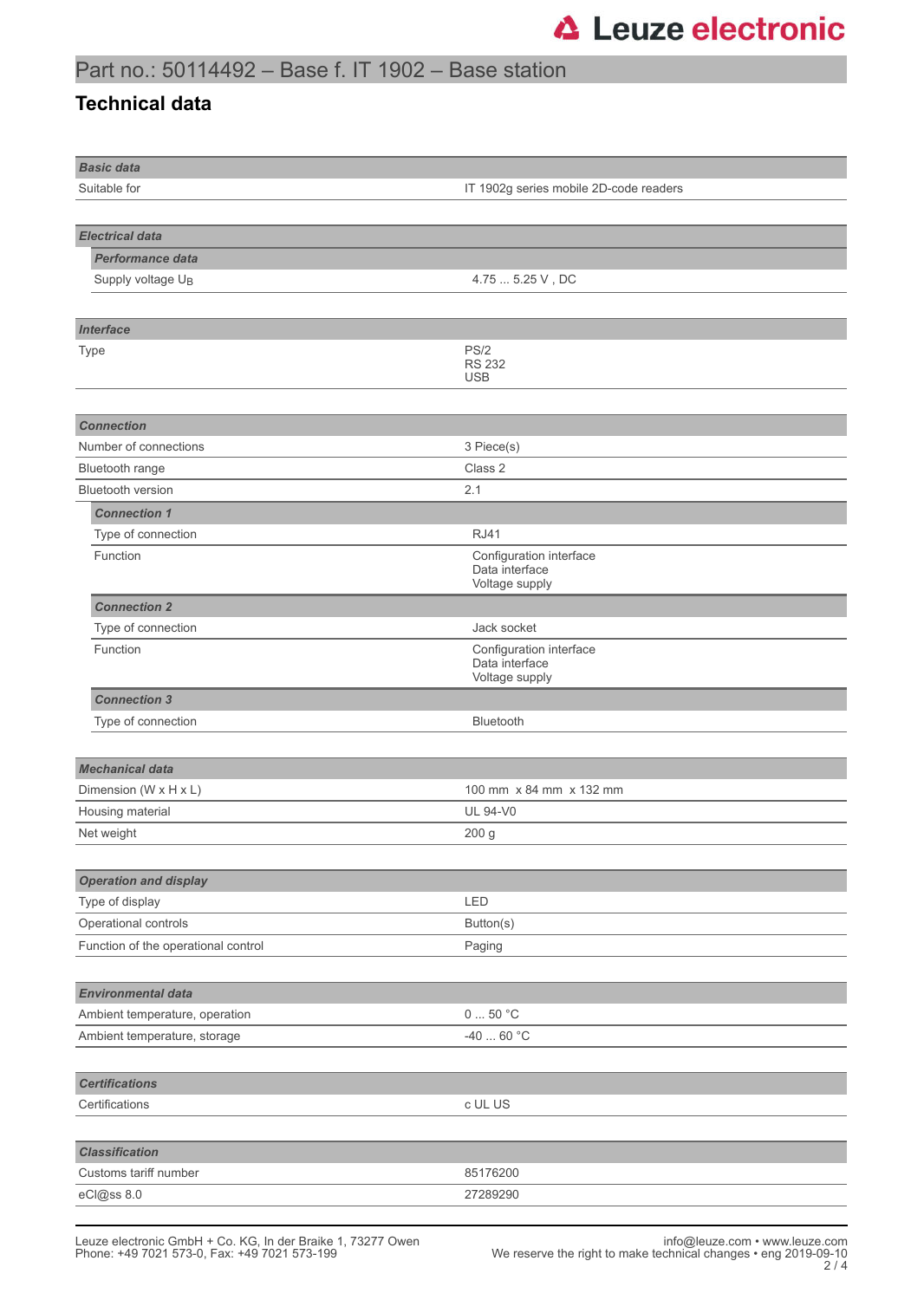## **△ Leuze electronic**

#### Part no.: 50114492 – Base f. IT 1902 – Base station

| eCl@ss 9.0      | 27289290 |
|-----------------|----------|
| <b>ETIM 5.0</b> | EC002997 |
| ETIM 6.0        | EC002997 |

#### **Electrical connection**

| <b>Connection 1</b>       |                                                             |
|---------------------------|-------------------------------------------------------------|
| <i>Type of connection</i> | <b>RJ41</b>                                                 |
| Function                  | Configuration interface<br>Data interface<br>Voltage supply |

| Pin            | Pin assignment           |
|----------------|--------------------------|
| $\mathbf{1}$   | Shield                   |
| $\overline{2}$ | Cable ID                 |
| 3              | <b>GND</b>               |
| $\overline{4}$ | TxD RS 232 / n.c. USB    |
| 5              | RxD RS 232 / n.c. USB    |
| 6              | CTS RS 232 / n.c. USB    |
| $\overline{7}$ | $+5$ V DC                |
| 8              | RTS RS 232 / n.c. USB    |
| 9              | n.c. RS 232 / Data + USB |
| 10             | n.c. RS 232 / Data - USB |



| <b>Connection 2</b> |                                                             |
|---------------------|-------------------------------------------------------------|
| Type of connection  | Jack socket                                                 |
| Function            | Configuration interface<br>Data interface<br>Voltage supply |
| Diameter            | 5.4                                                         |
| No. of pins         | $2$ -pin                                                    |

| <b>Connection 3</b> |                                           |
|---------------------|-------------------------------------------|
| Type of connection  | <b>Bluetooth</b>                          |
| Function            | Configuration interface<br>Data interface |

### **Operation and display**

#### LEDs

| LED | <b>Display</b>          | <b>Meaning</b>           |
|-----|-------------------------|--------------------------|
|     | Red, 1x flashing        | Data transmission active |
|     | Red, continuous light   | Operational readiness    |
| 12  | Green, flashing         | Charging active          |
|     | Green, continuous light | <b>Battery charged</b>   |